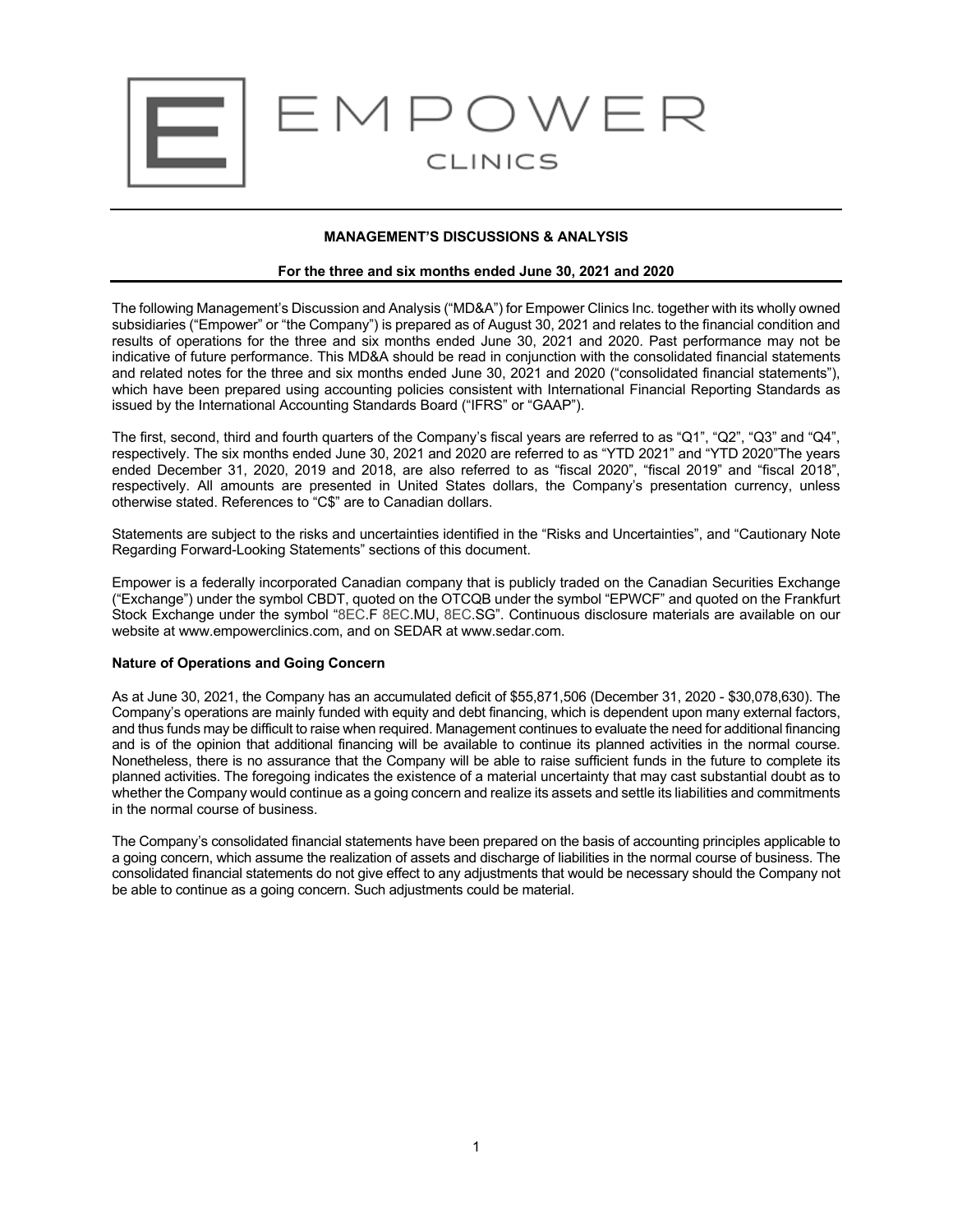# **Q2 2021 CONSOLIDATED FINANCIAL HIGHLIGHTS**

- Total revenue from continuing operations of \$861,826, compared to \$85,775 for Q2 2020.
- Net loss from continuing operations of \$412,209 compared to \$501,419 for Q2 2020.
- Cash used in continuing operating activities was \$416,949, compared to \$171,848 for Q2 2020.
- Cash at June 31, 2021 of \$5,191,944.
- Working capital deficiency at June 30, 2021 of \$154,115.

#### **YTD 2021 EQUITY HIGHLIGHTS**

On February 26, 2021, the Company issued 1,207,206 common shares for \$0.05 (C\$0.06) per common share for total fair value consideration of \$59,598 (C\$75,600) for marketing services.

On June 11, 2021, the Company issued 13,204 common shares for \$0.47 (C\$0.57) per common share for total fair value consideration of \$6,174 (C\$7,500) for marketing services.

3,464,666 stock options with a weighted average exercise price of \$0.06 (C\$0.08) were exercised for proceeds of \$205,559 (C\$25,406) resulting in the issuance of 3,464,666 common shares. Upon exercise, \$91,837 was transferred from contributed surplus to issued capital.

420,000 agent purchase warrants with a weighted average exercise price of \$0.12 (C\$0.15) were exercised for proceeds of \$48,347 (C\$61,200) resulting in the issuance of 420,000 common shares. Upon exercise, \$23,586 was transferred from warrant reserve to issued capital.

1,760,000 agent purchase warrants with an exercise price of \$0.09 (C\$0.12) were exercised for proceeds of \$69,510 (C\$88,000) resulting in the issuance of 1,760,000 common shares. Upon exercise, \$57,051 was transferred from warrant reserve to warrant liability.

A total of 42,725,547 purchase warrants with a weighted average exercise price of \$0.10 (C\$0.13) were exercised for proceeds of \$4,315,587(C\$5,554,321) resulting in the issuance of 42,725,547 common shares. The fair value of the warrants exercised was \$29,062,433 as determined using the Black-Scholes option pricing model, which resulted in a loss on warrant revaluation of \$22,850,127.

## **HIGHLIGHTS SUBSEQUENT TO PERIOD END**

On July 21, 2021, the Company announced that it had entered into a non-binding agreement to sell its 100% ownership of Sun Valley for total consideration of \$1,000,000 payable in securities of Empower. As at June 30, 2021, the assets and liabilities of Sun Valley have been classified as held for sale and the results of operations and cash flows for the three and six months ended June 30, 2021 and 2020 have been classified as discontinued operations.

On July 22, 2021, the Company issued 21,176 common shares with a fair value of \$0.41 (C\$0.51) per share for total consideration of \$9,023 (C\$11,340) for marketing services.

On July 30, 2021 the Company completed the acquisition of all issued and outstanding shares of Medi+Sure Canada Inc. ("MediSure") for a total purchase price of C\$3.5M (the "Transaction"). Founded in 2010, MediSure has been dedicated to producing affordable, quality diabetes products that bring economic value to the diabetes testing market while delivering world-class training and educational support to those living with the disease. MediSure has an established pharmacy footprint in Canada that aligns with the Empower growth strategy of working with and supporting pharmacies and the communities they serve. Management expects that the acquisition would bolster Empower's directto-consumer testing products initiative. MediSure's existing products include diabetic glucose meters and blood sugar tests meeting all ISO standards.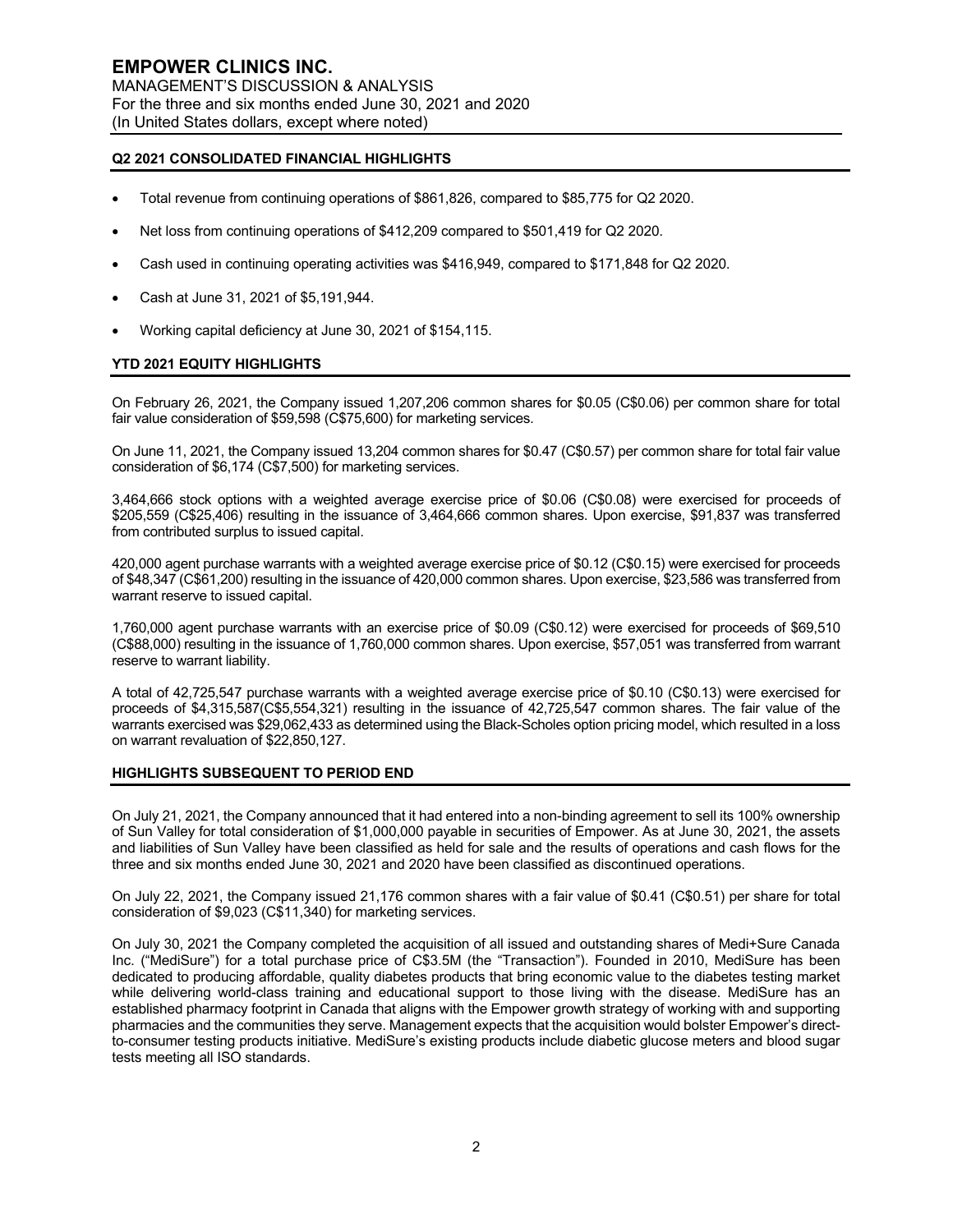Consideration in the Transaction consists of:

- A cash payment of C\$1,250,000, of which C\$250,000 is to be withheld for 12 months pending potential contingent liabilities; and
- 4,582,483 common shares of the Company; 2,036,659 of which are subject to contractual trading restrictions that will be removed on a quarterly basis over 24 months following the closing date of July 30, 2021.

# **OVERVIEW OF THE BUSINESS**

Empower is an integrated healthcare company that provides body and mind wellness for patients through its clinics, with digital and telemedicine care, and world-class medical diagnostics laboratories. The Company provides COVID-19 testing services to consumers and businesses as part of a four-phased nationwide testing initiative in the United States and Canada. Supported by an experienced leadership team, Empower is aggressively growing its clinical and digital presence across North America. Our Health & Wellness and Diagnostics & Technology business units are positioned to positively impact the integrated health of our patients, while simultaneously providing long term value for our shareholders.

The Company business strategy includes health and wellness through Company owned healthcare centers in the U.S. and Canada along with virtual care and telemedicine. Empower operates a simplified healthcare model offering preventative, diagnostic, and treatment services that always focuses on patient experience.

Empower is reshaping the model for patient-first integrated healthcare and wellness by leveraging our experience with clinic management, technology, quality products, and paramedical expertise.

The Company strategy also includes diagnostics and technology as Empower launched an innovative COVID-19 testing initiative in early 2020 and is ready to adapt to future and growing demands. Leveraging Kai Medical Laboratory, LLC, the Company is involved in novel COVID-19 test validation and submissions to the U.S. Food and Drug Administration and Health Canada to advance opportunities for anticipated long term testing demand.

Empower's subsidiary, Kai Medical Laboratory, LLC in Dallas, TX provides large-scale testing capability to support specimen testing demand from enterprise level customers with a focus on key industries such as film & television production, tourism, hospitality, care homes, medical clinics and facilities in the United States.

Kai operates its direct-to-consumer platform, Kai Care, at www.kaitests.com and www.kaitests.ca serving U.S. and Canadian markets commencing with the Kai Care at-home Saliva RT-PCR test kit. The Company anticipates using the Kai Care platforms for other consumer-based health and wellness test kits.

The Company operates software platforms to manage patients through the medical consultation process that is a HIPAA compliant Electronic Health Record system and patient management portal. It provides improved management of patients while improving the ability of our doctors, admins and staff to treat and serve patients needs. The telemedicine platform allows patients to register and select an appointment time to conduct a private consultation with one of the physicians remotely through a secure video link, thereby extending the reach of our clinic operations beyond the physical clinic locations. We believe going forward, greater demand for professional consultations will evolve the service offering for Company owned clinics throughout our network.

Operations at Sun Valley Health based in Phoenix, AZ saw a reduction in patient volume in late Q3 2020 and Q4 2020 due to significant regulatory changes in the State of Arizona that saw the State fully legalize cannabis in November 2020. This resulted in the elimination of the need to have medical cannabis certification card to legally purchase cannabis products from dispensaries in the State. As a result of declining operating results, the Company proceeded with clinic closures and in Q3 2021, sought to dispose of the operation. On July 21, 2021, the Company announced that it had entered into an agreement with the Kleins to sell the business for consideration of US \$1,000,000 payable in securities of Empower.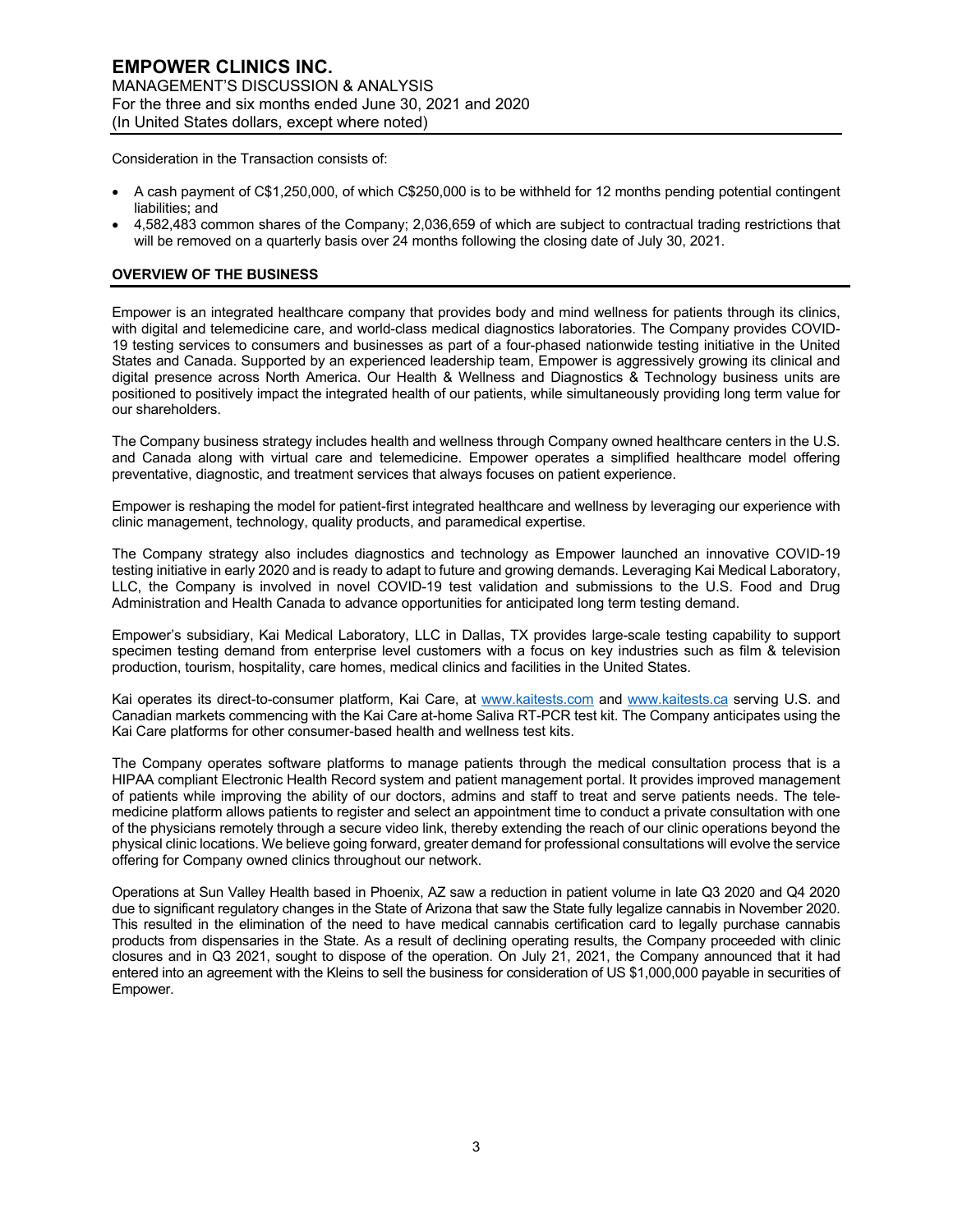## **OUTLOOK**

The Company will continue to be active and opportunistic with respect to mergers and acquisitions opportunities, with the goal of advancing its business plan and to increase shareholder value where possible. Additionally, the Company may seek to acquire third party channel partners to increase its patient base, margin per patient, and to increase shareholder value through the accretion of these operations and/or assets.

The Company is in active discussions to open several medical healthcare centers with Rexall/Pharma Plus Pharmacies Ltd. Empower will act as a subtenant for the locations to build and operate health care centers as a key driver of the Company's national clinic expansion strategy. Services include full primary care led by medical doctors plus paramedical services with practitioners providing services including chiropractic care, physiotherapy and more. Beneficiaries of these services include the pharmacies large existing customer base in addition to patients in the wider communities each location will serve.

#### **REVIEW OF QUARTERLY RESULTS**

#### *Q2 2021 compared to Q2 2020*

The following table summarizes the results of operations for the three months ended June 30, 2021 and 2020

|                                                       | Q <sub>2</sub> 2021 | Q <sub>2</sub> 2020 |
|-------------------------------------------------------|---------------------|---------------------|
|                                                       |                     | \$                  |
| Total revenues                                        | 861,826             | 85,775              |
|                                                       |                     |                     |
| Earnings from clinic operations                       | 30,232              | 64,218              |
| Operating expenses                                    | 727,747             | 340,048             |
| Legal and professional fees                           | 373,298             | 82,983              |
| Depreciation and amortization expense                 | 133,556             | 19,251              |
| Share-based payments                                  | 169,572             | 2,548               |
| Loss from operations                                  | (1,373,941)         | (380,612)           |
| Loss (gain) on fair value change of warrant liability | (950, 352)          | (2,685)             |
| Other (income) expenses                               | (11,380)            | 123,492             |
| Net loss from continuing operations                   | (412,209)           | (501,419)           |
| Net income (loss) from discontinuing operations       | (167,111)           | 105,346             |
|                                                       |                     |                     |
| Foreign currency translation adjustment               | 36                  |                     |
| Comprehensive loss for the period                     | (579,284)           | (396,073)           |

#### Total revenues

Clinic services revenues were \$861,266, compared to \$85,775 during Q2 2020. The Company receives revenue streams from patient visits to existing clinics throughout the network. The increase in clinic revenues is primarily due to the impact of COVID-19, along with the acquisition of Kai on October 5, 2020.

#### Earnings from clinic operations

Cost of clinic services were \$831,594, compared to \$21,557 during Q2 2020. These costs represent physician and clinic support staff expenses that are required to operate the clinics and provide patient consulting services. The costs also include Company laboratory testing services with the acquisition of Kai on October 5, 2020. The Company continues to monitor and improve its operational controls to align labor cost with direct patient consultations. The Company employs a diverse mix of physicians and practitioners.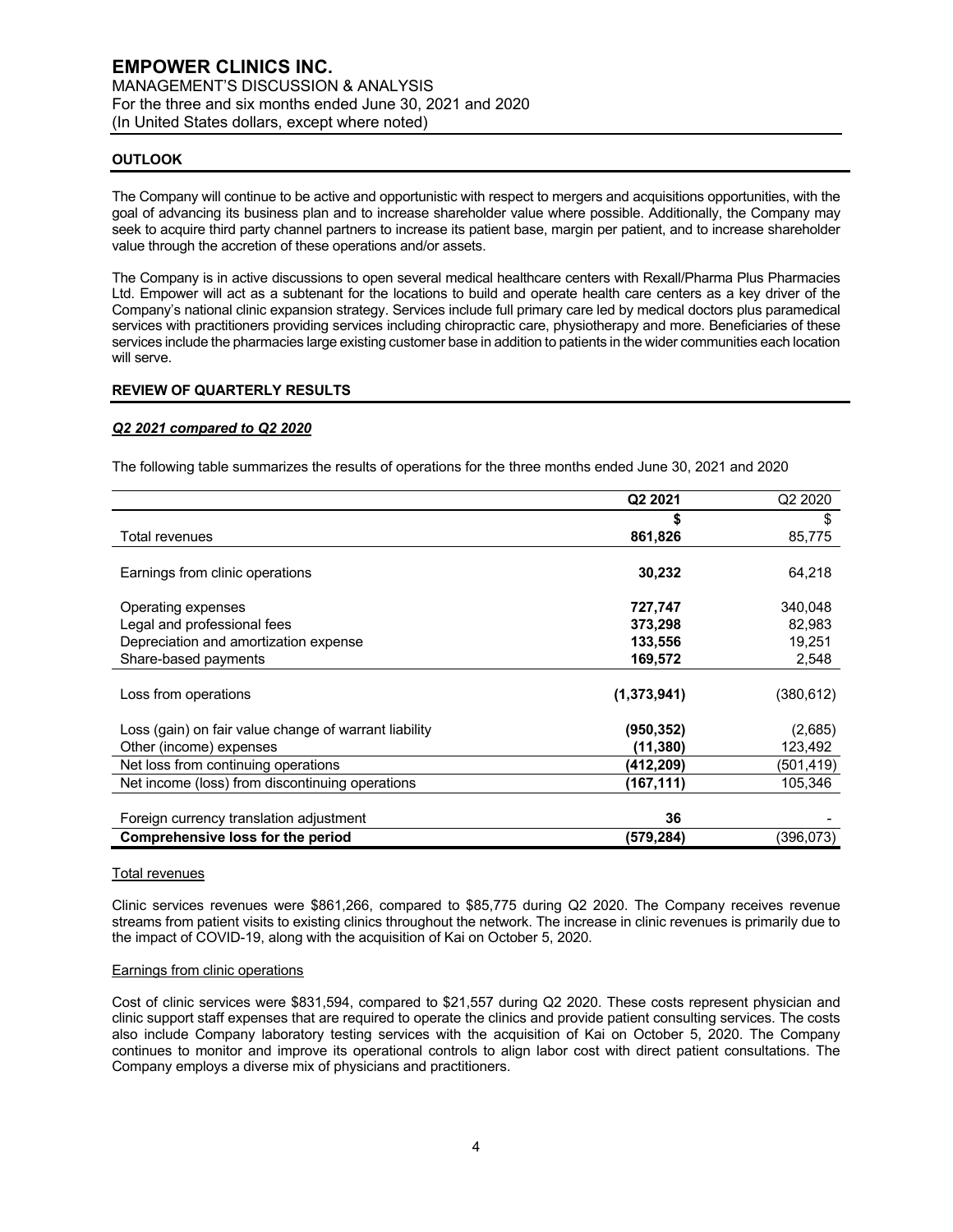#### Operating expenses

Operating expenses were \$727,747, which increased from \$340,048 during Q2 2020. The increase is primarily related to increase salaries and benefits and additional advertising and promotion costs, which are a direct result of the Company launching capital markets and investor relations marketing programs in order to increase visibility and awareness to the investment community and prospective shareholders and to more effectively communicate developments of the Company.

#### Legal and professional fees

Legal and professional fees were \$373,298, compared to \$82,983 during Q2 2020. The increase is primarily related to the acquisitions of Kai and LP&A in Q4 2020, and business advisory and consulting expenses.

## Depreciation and amortization expense

Depreciation and amortization expense was \$133,556, compared to \$19,251 during Q2 2020 as a result of the depreciation of acquired property and equipment from Kai, LP&A, and Medi-Collective.

#### Share-based payments

Share-based payments were \$169,572, compared to \$2,548 during Q2 2020. The share-based payments expense is the fair value of share options recognized as an expense during the period based on the fair valued determined by the Black-Scholes option pricing model.

#### Gain on change in fair value of warrant liability

The Company recorded a gain on the change in the fair value of the warrant liability of \$950,352 compared to a gain of \$2,685 during Q2 2020 due to the requirement to revalue the share purchase warrants upon exercise or at every quarter end and the gain resulted from the decrease in the Company's share price during Q2 2021, which is a key variable in determining the fair value of the warrant liability per the Black-Scholes option pricing model.

#### *YTD 2021 compared to YTD 2020*

The following table summarizes the results of operations for the six months ended June 30, 2021 and 2020

|                                                       | <b>YTD 2021</b> | <b>YTD 2020</b> |
|-------------------------------------------------------|-----------------|-----------------|
|                                                       |                 | \$              |
| Total revenues                                        | 2,820,628       | 136,730         |
| Earnings from clinic operations                       | 1,246,667       | 69,032          |
| Operating expenses                                    | 1,626,952       | 548,764         |
| Legal and professional fees                           | 1,238,318       | 222,196         |
| Depreciation and amortization expense                 | 254,226         | 59,053          |
| Share-based payments                                  | 605,558         | 29,854          |
| Loss from operations                                  | (2,478,387)     | (790, 835)      |
| Loss (gain) on fair value change of warrant liability | 22,842,813      | (39, 932)       |
| Gain on fair value change of conversion option        |                 | (2,795)         |
| Other expenses                                        | 19,272          | 345,364         |
| Net loss from continuing operations                   | (25.340,472)    | (1,093,472)     |
| Net income (loss) from discontinuing operations       | (452,404)       | 173,191         |
| Foreign currency translation adjustment               | 88              |                 |
| Comprehensive loss for the period                     | (25,792,788)    | (920,281)       |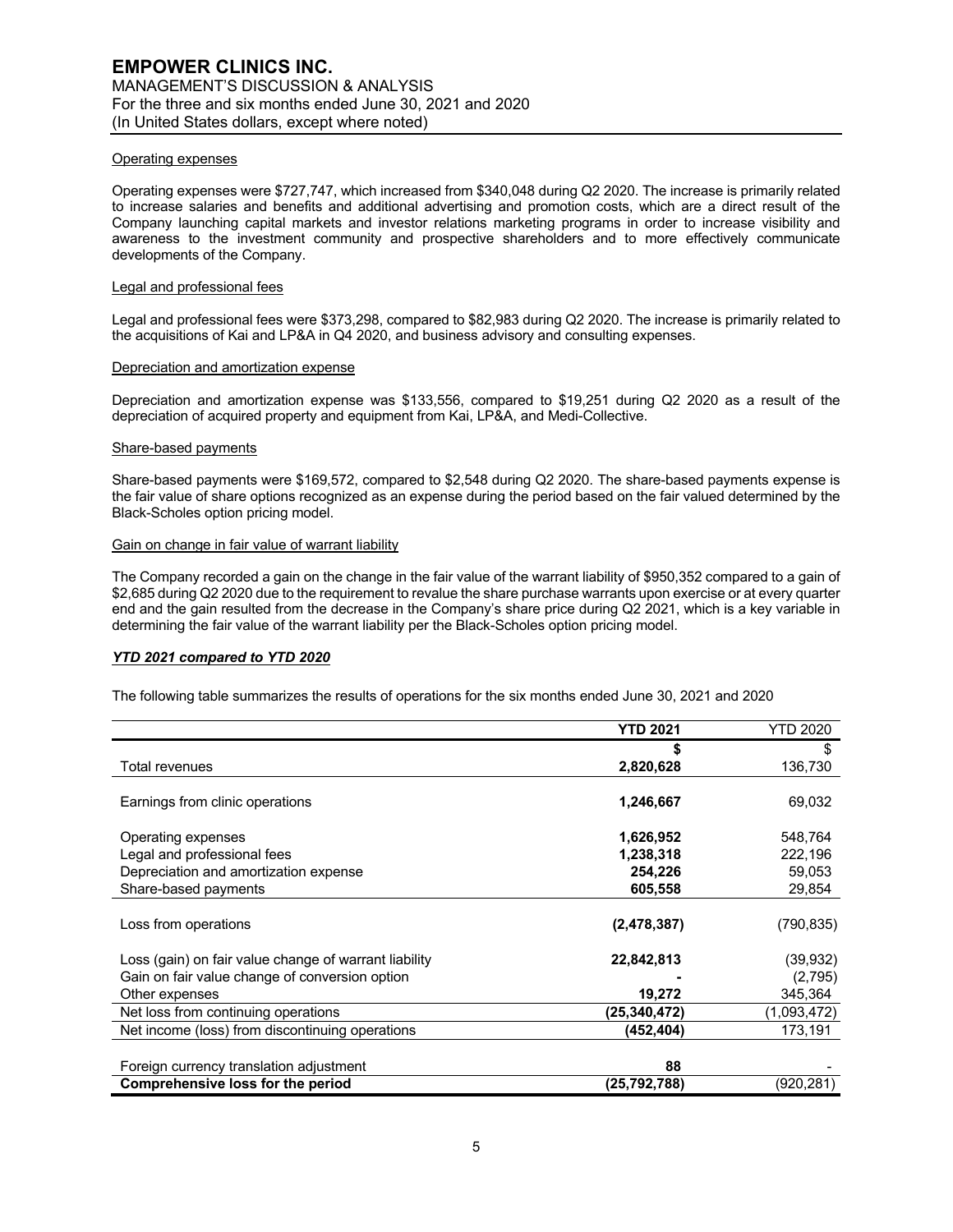## Total revenues

Clinic services revenues were \$2,820,628, compared to \$136,730 during YTD 2020. The Company receives revenue streams from patient visits to existing clinics throughout the network. The increase in clinic revenues is primarily due to the impact of COVID-19, along with the acquisition of Kai on October 5, 2020, partially offset by the reduction in patients visiting the Sun Valley Health clinics as a result of State legalization of cannabis in November 2020.

#### Earnings from clinic operations

Cost of clinic services were \$1,573,961, compared to \$67,698 during YTD 2020. These costs represent physician and clinic support staff expenses that are required to operate the clinics and provide patient consulting services. The costs include Company laboratory testing services with the acquisition of Kai on October 5, 2020, which resulted in higher run rate in cost of goods sold. The Company continues to monitor and improve its operational controls to align labor cost with direct patient consultations. The Company employs a diverse mix of physicians and practitioners.

#### Operating expenses

Operating expenses were \$1,626,952, which increased from \$548,764 during YTD 2020. The increase is primarily related to additional salaries and benefits and advertising and promotion costs, which are a direct result of the Company launching capital markets and investor relations marketing programs in order to increase visibility and awareness to the investment community and prospective shareholders and to more effectively communicate developments of the Company.

#### Legal and professional fees

Legal and professional fees were \$1,238,318, compared to \$222,196 during YTD 2020. The increase is primarily related to the acquisitions of Kai and LP&A in Q4 2020, and business advisory and consulting expenses.

## Depreciation and amortization expense

Depreciation and amortization expense was \$254,226, compared to \$59,053 during YTD 2020 as a result of the depreciation of acquired property and equipment from Kai and LP&A.

#### Share-based payments

Share-based payments were \$605,558, compared to \$29,854 during YTD 2020. The share-based payments expense is the fair value of share options recognized as an expense during the period based on the fair valued determined by the Black-Scholes option pricing model.

#### Gain on change in fair value of warrant liability

The Company recorded a loss on the change in the fair value of the warrant liability of \$22,842,813 compared to a gain of \$39,932 during YTD 2020 due to the requirement to revalue the share purchase warrants upon exercise or at every quarter end and the loss resulted from the significant increase in the Company's share price during YTD 2021, which is a key variable in determining the fair value of the warrant liability per the Black-Scholes option pricing model.

#### Gain on change in fair value of conversion option

During YTD 2020, the Company recorded a gain on the change in the fair value of the conversion feature of \$2,795. The conversion feature relates to the convertible debentures outstanding during the period and is required to be revalued upon conversion or at every quarter end and the gain resulted from the decrease in the Company's share price during YTD 2020, which is a key variable in determining the fair value of the conversion feature. As all the convertible debentures were converted to common shares during fiscal 2020, there is no conversion option at June 30, 2021 for revaluation.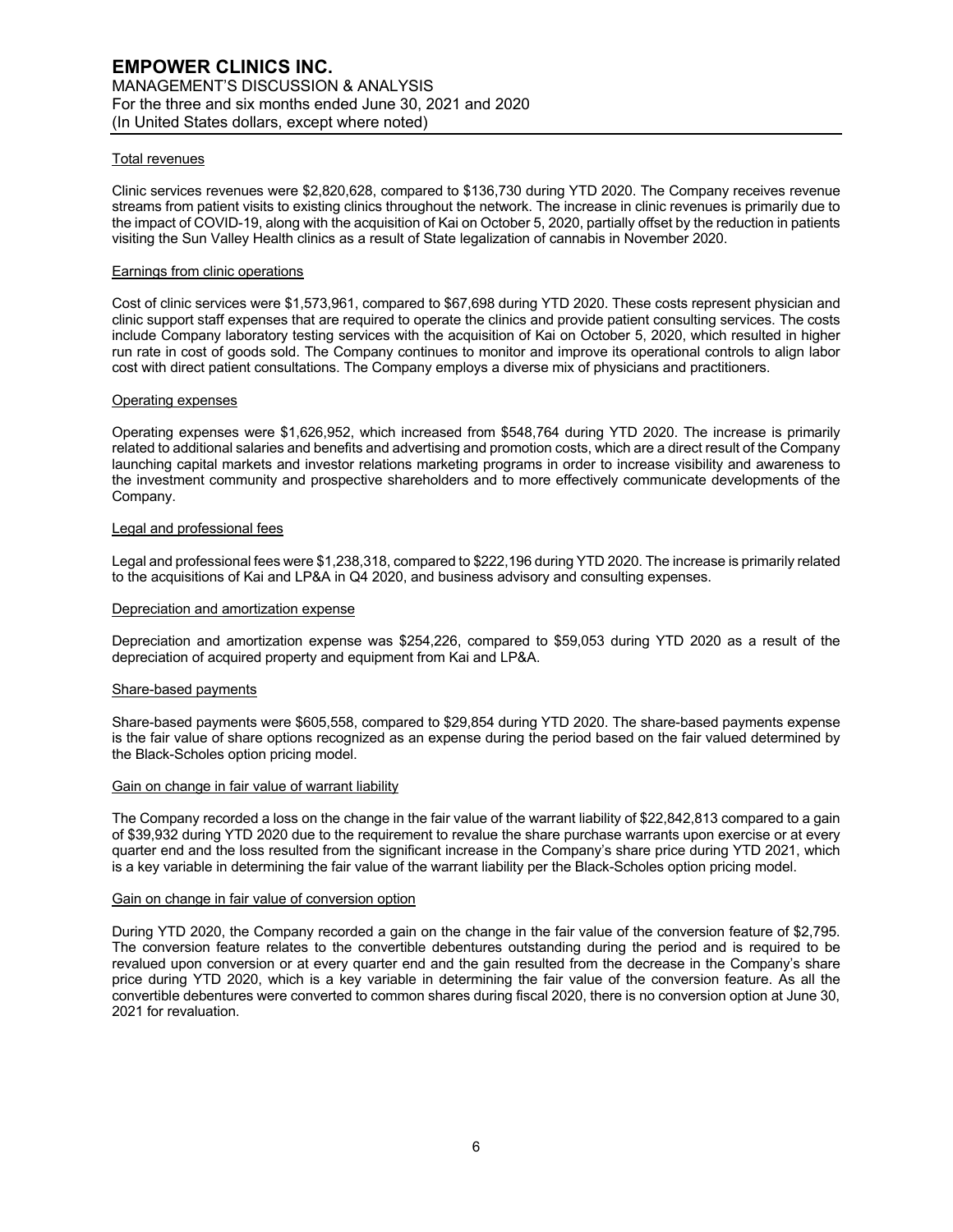# **EMPOWER CLINICS INC.**

MANAGEMENT'S DISCUSSION & ANALYSIS For the three and six months ended June 30, 2021 and 2020 (In United States dollars, except where noted)

# **SUMMARY OF QUARTERLY RESULTS**

Amounts presented in thousands except per share amounts:

|                                       | Q2 2021 | Q1 2021  | Q4 2020                  | Q3 2020 |
|---------------------------------------|---------|----------|--------------------------|---------|
| <b>OPERATING RESULTS:</b>             |         |          |                          |         |
| Net revenues                          | 862     | 2,037    | 853                      | 643     |
| Loss from continuing operations (1)   | (412)   |          | -                        |         |
| Loss from discontinued operations (1) | (167)   |          |                          |         |
| Loss and comprehensive loss           | (579)   | (1, 403) | (15,685)                 | (460)   |
| Loss per share:                       |         |          |                          |         |
| - Basic                               | (0.00)  | (0.11)   | (0.06)                   | (0.00)  |
| - Diluted                             | (0.00)  | (0.11)   | (0.06)                   | (0.00)  |
| Cash dividends declared               | -       |          | $\overline{\phantom{a}}$ |         |
| <b>Total assets</b>                   | 10,772  | 11,139   | 9.230                    | 1,447   |

(1) Results for prior periods have not been reclassified to discontinued operations.

|                             | Q <sub>2</sub> 2020      | Q1 2020 | Q4 2019  | Q3 2019 |
|-----------------------------|--------------------------|---------|----------|---------|
| <b>OPERATING RESULTS:</b>   |                          |         |          |         |
| Net revenues                | 924                      | 789     | 625      | 663     |
| Loss and comprehensive loss | (401)                    | (524)   | (1, 942) | (504)   |
| Loss per share:             |                          |         |          |         |
| - Basic                     | (0.00)                   | (0.00)  | (0.02)   | (0.00)  |
| - Diluted                   | (0.00)                   | (0.00)  | (0.02)   | (0.00)  |
| Cash dividends declared     | $\overline{\phantom{a}}$ |         | ۰        |         |
| Total assets                | 1,800                    | 1,392   | 1,556    | 4,943   |

The Company is expected to remain subject to many of the risks common to early-stage enterprises for the foreseeable future, including challenges related to laws, regulations, licensing, integrating and retaining qualified employees; making effective use of limited resources; achieving market acceptance of existing and future solutions; competing against companies with greater financial and technical resources; acquiring and retaining customers; and developing new solutions.

## **NON-GAAP FINANCIAL MEASURES**

Earnings before interest, taxes, depreciation, and amortization ("EBITDA") and Adjusted EBITDA are non-GAAP financial measures and accordingly they are not earnings measures recognized by IFRS and do not carry standard prescribed significance. Moreover, the Company's method for calculating Adjusted EBITDA may differ from that used by other companies using the same designation.

Accordingly, we caution readers that Adjusted EBITDA should not be substituted for determining net income (loss) as an indicator of operating results or as a substitute for cash flows from operating and investing activities. Management believes that, in addition to conventional measures prepared in accordance with IFRS, certain investors use this information to evaluate the Company's performance and ability to generate cash flow. Accordingly, presentation of these measures is to provide additional information and should not be considered in isolation or as a substitute for measures of performance prepared in accordance with IFRS.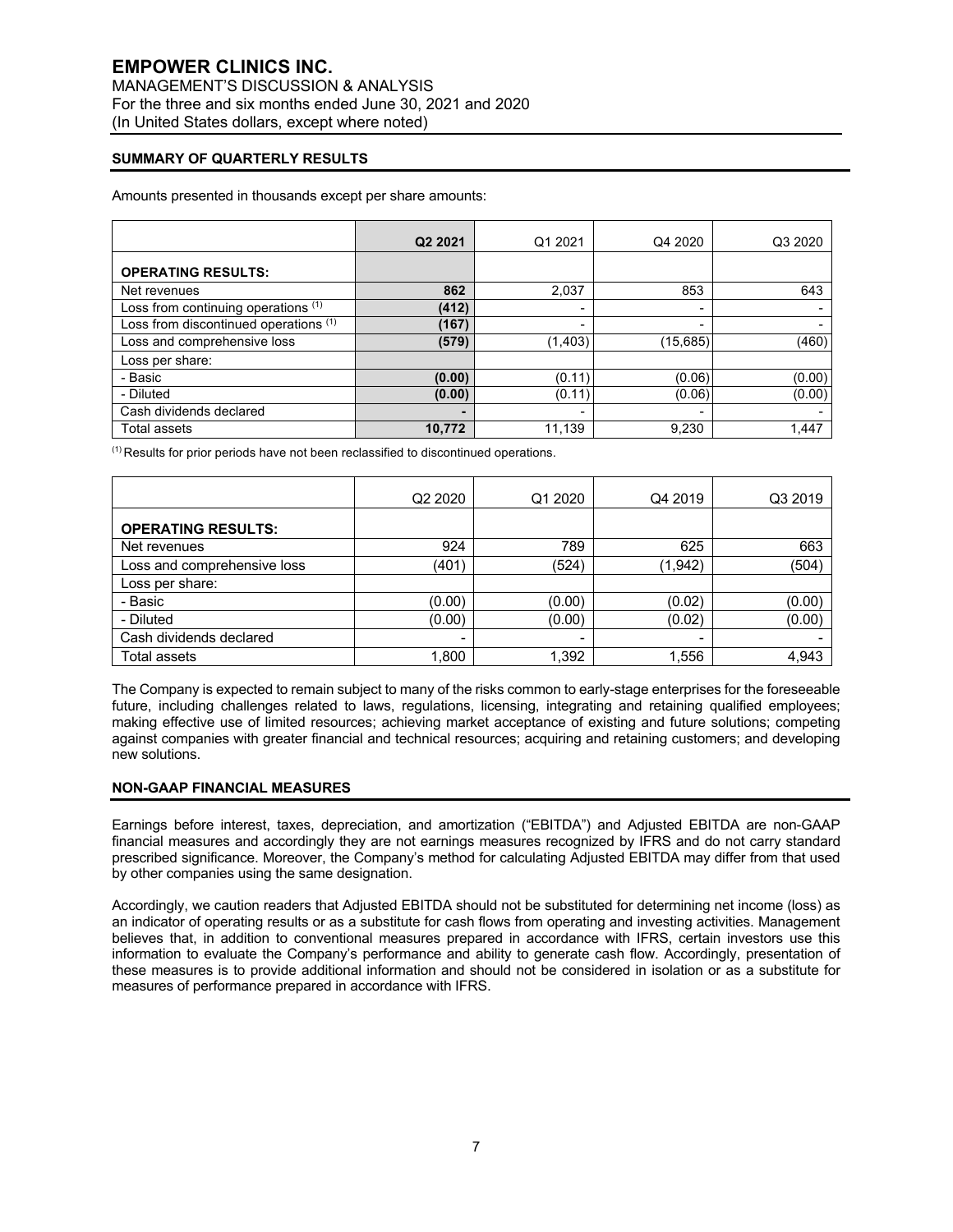# **EMPOWER CLINICS INC.**

MANAGEMENT'S DISCUSSION & ANALYSIS For the three and six months ended June 30, 2021 and 2020 (In United States dollars, except where noted)

The following table provides a reconciliation of Adjusted EBITDA to the consolidated financial statements:

|                                             | Q <sub>2</sub> | Q <sub>2</sub> | <b>YTD</b>     | <b>YTD</b>  |
|---------------------------------------------|----------------|----------------|----------------|-------------|
|                                             | 2021           | 2020           | 2021           | 2020        |
|                                             | S              | \$             | S              | S           |
| Net loss from continuing operations         | (412, 209)     | (501, 419)     | (25, 340, 472) | (1,093,472) |
| Add (subtract):                             |                |                |                |             |
| Depreciation and amortization expense       | 133,556        | 19.251         | 254.226        | 59,053      |
| Interest expense                            | 17,375         | 37,019         | 46.250         | 92,619      |
| Accretion expense                           | 8.833          | 61,045         | 10.610         | 345,096     |
| <b>EBITDA loss</b>                          | (252,445)      | (384,104)      | (25,029,386)   | (596,704)   |
| Share-based payments                        | 169,572        | 2.548          | 605,558        | 29.854      |
| Loss (gain) on fair value change of warrant |                |                |                |             |
| liability                                   | (950, 352)     | (2,685)        | 22,842,813     | (39,932)    |
| <b>Adjusted EBITDA loss</b>                 | (1,033,225)    | (384,241)      | (1,581,015)    | (606,782)   |

## **LIQUIDITY AND CAPITAL RESOURCES**

#### *Liquidity*

Liquidity risk is the risk that the Company will encounter difficulties in meeting obligations associated with its financial liabilities and other contractual obligations. The Company's strategy for managing liquidity is based on achieving positive cash flows from operations to internally fund operating and capital requirements.

Factors that may affect the Company's liquidity are continuously monitored. These factors include the number of patient visits, average patient spend per visit, number of COVID-19 tests performed, operating costs, capital costs, income tax refunds, foreign currency fluctuations, seasonality, market immaturity and a highly fluid environment related to state and federal law passage and regulations.

In the event that the Company is adversely affected by any of these factors and, as a result, the operating cash flows are not sufficient to meet the Company's working capital requirements there is no guarantee that the Company would be able to raise additional capital on acceptable terms to fund a potential cash shortfall. Consequently, the Company is subject to liquidity risk.

The Company will need to procure additional financing in order to fund its ongoing operation. The Company intends to obtain such financing through equity financing, and there can be no assurance that the Company can raise the required capital it needs to build and expand as expected, nor that the capital markets will fund the business of the Company. Without this additional financing, the Company may be unable to achieve positive cash flow and earnings as quickly as anticipated, these uncertainties cast a significant doubt about the Company's ability to continue as a going concern.

## *Cash Flow*

|                                                                                      | Q <sub>2</sub> | Q2         |
|--------------------------------------------------------------------------------------|----------------|------------|
|                                                                                      | 2021           | 2020       |
| Net cash used in operating activities from continuing                                | \$             | S          |
| operations                                                                           | (416, 949)     | (171, 848) |
| Net cash (used in) provided by operating activities<br>from discontinuing operations | (143, 535)     | 160,631    |
| Net cash used in investing activities                                                | (688, 367)     |            |
| Net cash provided by financing activities                                            | 153.853        | 185,344    |
| Increase (decrease) in cash                                                          | (1,094,998)    | 174,127    |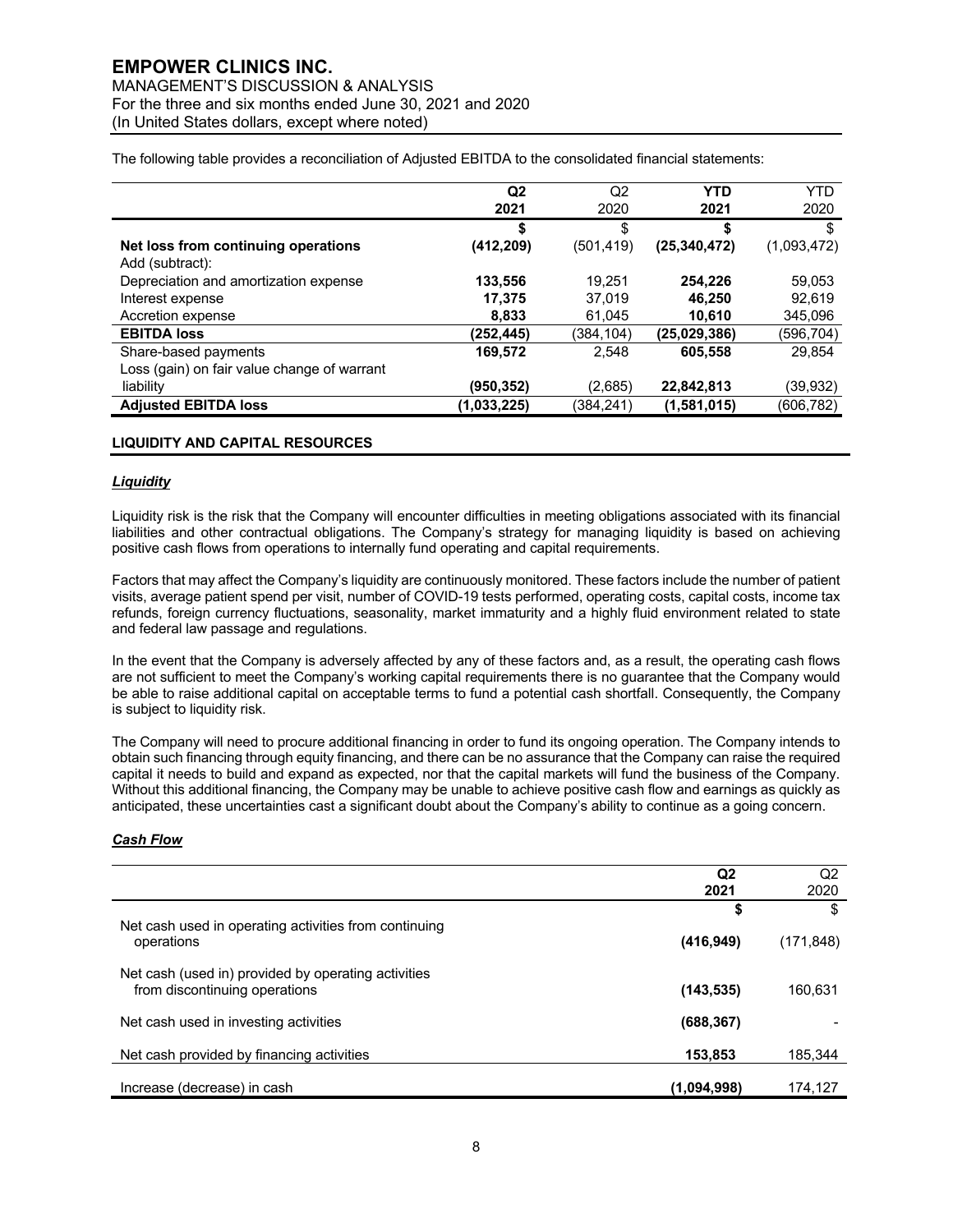Review of cash flow from continuing operations Q2 2021 compared to Q2 2020:

Cash used in operating activities was \$416,949 compared to cash provided of \$171,848 during Q2 2020. Significant drivers of the change relate to additional clinic operating expenses and legal and professional fees partially offset by increased clinic service revenues generated from the acquisition of Kai and LP&A.

Cash used in investing activities was \$688,367, compared to \$nil during Q2 2020 as a result of cash spend on the acquisition of Kai and LP&A as well as intangible assets during Q2 2021.

Cash provided by financing activities was \$153,853, compared to \$185,344 during Q1 2020. Cash provided by financing activities during Q2 2021 related to cash proceeds from the exercise of warrants, partially offset by cash spend on lease payments and repayments of loans payable. Cash provided in financing activities during Q2 2020 related to issuance of common shares and advance of loan, partially offset by lease payments.

|                                                                                      | <b>YTD</b>  | YTD        |
|--------------------------------------------------------------------------------------|-------------|------------|
|                                                                                      | 2021        | 2020       |
| Net cash used in operating activities from continuing                                | S           | \$         |
| operations                                                                           | (1,611,184) | (281, 247) |
| Net cash (used in) provided by operating activities<br>from discontinuing operations | (372, 217)  | 283,894    |
| Net cash used in investing activities                                                | (745, 913)  |            |
| Net cash provided by financing activities                                            | 3,031,434   | 124.135    |
| Increase in cash                                                                     | 302,120     | 126,782    |

Review of cash flow from continuing operations YTD 2021 compared to YTD 2020:

Cash used in operating activities was \$1,611,184 compared to cash provided of \$281,247 during Q2 2020. Significant drivers of the change relate to additional clinic operating expenses and legal and professional fees partially offset by increased clinic service revenues generated from the acquisition of Kai and LP&A.

Cash used in investing activities was \$745,913, compared to \$nil during YTD 2020 as a result of cash spend on clinic constructions, acquisition of Kai and LP&A as well as intangible assets during YTD 2021.

Cash provided by financing activities was \$3,031,434, compared to 124,135 during YTD 2020. Cash provided by financing activities during YTD 2021 related to cash proceeds from the cash proceeds from the exercise of warrants and options, partially offset by cash spend on lease payments and repayments of notes payable and loans payable. Cash provided by financing activities during YTD 2020 primarily related to issuance of common shares and partially offset by cash spent on lease payments.

## *Contractual obligations*

| As at June 30, 2021         | Total     | Less than 1<br>vear | $1 - 3$<br>vears | $4 - 5$<br>vears | After<br>5 years |
|-----------------------------|-----------|---------------------|------------------|------------------|------------------|
|                             | \$        | \$                  | \$               | \$               |                  |
| Accounts payable and        |           |                     |                  |                  |                  |
| accrued liabilities         | 3,461,775 | 3,461,775           |                  |                  |                  |
| Loans payable               | 1,625,553 | 183.208             | 455,492          | 187.594          | 799.259          |
| Notes payable               | 166.802   | 166.802             |                  |                  |                  |
| Lease payments on right-of- |           |                     |                  |                  |                  |
| use assets                  | 1,078,399 | 303.524             | 433.044          | 195.106          | 146.725          |
| Purchase obligations (1)    | 112,821   | 112,821             |                  |                  |                  |
| Total                       | 6,445,350 | 4,228,130           | 888,536          | 382.700          | 945.984          |

*(1) Consideration payable of \$53,914 to vendors of Sun Valley and \$58,907 to the vendors of LP&A*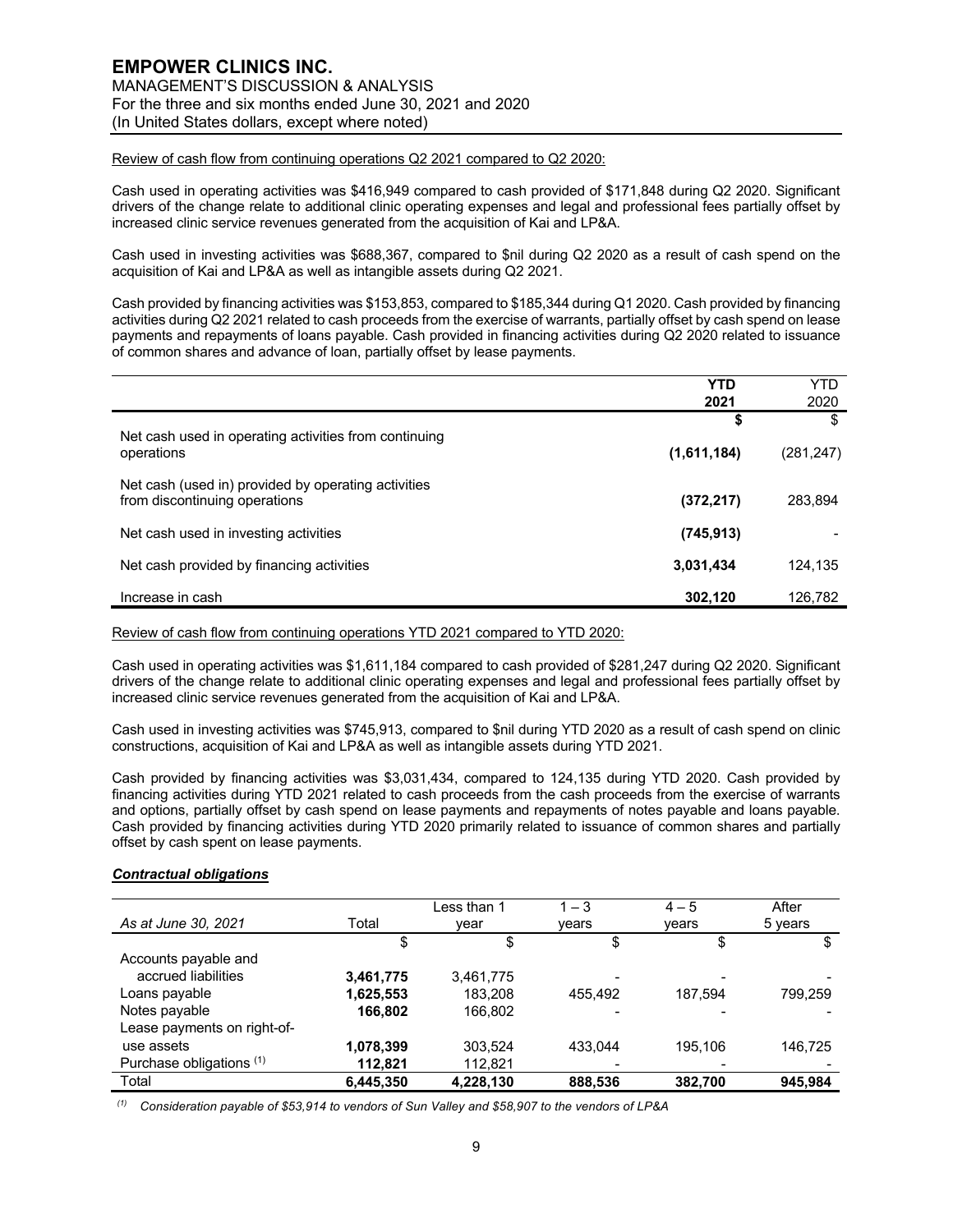The board of directors of the Company has overall responsibility for the establishment and oversight of the Company's risk management policies on an annual basis. The Company's board of directors identifies and evaluates the Company's financial risks and is charged with the responsibility of establishing controls and procedures to ensure financial risks are mitigated.

The Company's objectives when managing capital are to pursue and complete the identification and evaluation of assets, properties or businesses with a view to acquisition. The Company does not have any externally imposed capital requirements to which it is subject.

The Company manages the capital structure and makes adjustments to it in light of changes in economic conditions and the risk characteristics of the underlying assets. To maintain or adjust the capital structure, the Company may attempt to issue new common shares or adjust the amount of cash.

The Company's investment policy is to invest excess cash in investment instruments at high credit, quality financial institutions with terms to maturity selected with regards to the expected time of expenditures from continuing operations.

## **OFF-BALANCE SHEET ARRANGEMENTS**

The Company has not entered into any material off-balance sheet arrangements such as guarantee contracts, contingent interests in assets transferred to unconsolidated entities, derivative financial obligations or arrangements with respect to any obligations under a variable interest equity arrangement.

# **RELATED PARTY TRANSACTIONS**

The Company's related parties include key management personnel and any transactions with such parties for goods and/or services that are made on regular commercial terms. During Q2 2021 and Q2 2020, the Company did not enter into any transactions with related parties outside of compensation to key management personnel as disclosed below.

Key management are those personnel having the authority and responsibility for planning, directing, and controlling the Company. Salaries and benefits, bonuses, and termination benefits are included in operating expenses and sharebased payments are recorded as share-based payment expense or share capital.

Key management compensation includes:

|                       | Q2      | Q2      | <b>YTD</b> | YTD     |
|-----------------------|---------|---------|------------|---------|
|                       | 2021    | 2020    | 2021       | 2020    |
|                       |         |         |            |         |
| Salaries and benefits | 213.415 | 171.957 | 429.274    | 341,601 |
| Share-based payments  | 112.889 | 2.548   | 346,375    | 10.418  |
| Director's fees       | 7.500   | 3.750   | 12.500     | 7,500   |
|                       | 333,804 | 178.255 | 788.149    | 359.519 |

Included in salaries and benefits for Q2 2021 and YTD 2021 is \$nil (2020 - \$34,028 and \$68,056, respectively) related to common shares awarded to the CEO during 2019 which vested YTD 2021.

As at June 30, 2021, \$156,344 (December 31, 2020 - \$157,055) is due to the CEO for salaries and benefits. The amounts are unsecured and due on demand. As at June 30, 2021, \$164,331 (December 31, 2020 - \$53,914) is due to the Senior Vice Present Development and Director and his spouse for consideration related to the Sun Valley acquisition as well as salaries and benefits. As at June 30, 2021, \$12,500 (December 31, 2020 - \$nil) is due to a director of the Company for director fees.

As at June 30, 2021, share subscriptions receivable consists of \$745,531 (C\$980,000) due from the CEO for the exercise of 7,000,000 options at an exercise price of \$0.11 (C\$0.14). Share subscriptions receivable reduces shareholders' equity. The share subscriptions receivable has no specified interest or terms of repayment.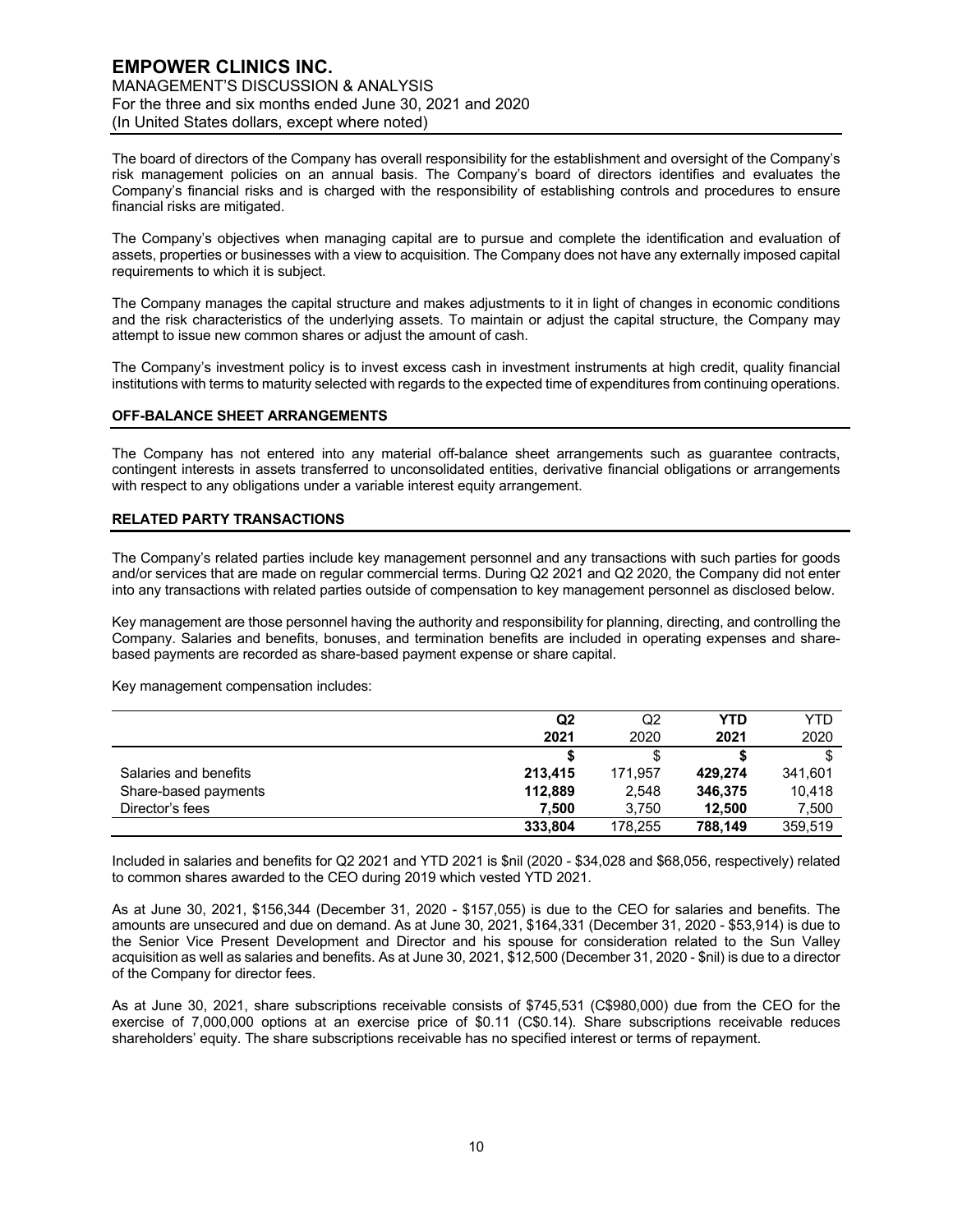# **INTERNATIONAL FINANCIAL REPORTING STANDARDS**

The condensed interim consolidated financial statements have been prepared in accordance with IFRS as issued by the IASB, effective as of June 30, 2021. The Company's significant accounting policies are described in note 3 of the Company's annual consolidated financial statements for the years ended December 31, 2020, 2019 and 2018 and note 3 to the June 30, 2021 unaudited condensed interim consolidated financial statements.

# **CRITICAL ACCOUNTING POLICIES AND ESTIMATES**

The preparation of the Company's consolidated financial statements in conformity with IFRS requires management to make estimates based on assumptions about future events that affect the reported amounts of assets and liabilities and disclosures of contingent assets and liabilities at the date of the financial statements and the reported amounts of revenues and expenses during the reporting period.

The estimates and associated assumptions are based on historical experience and various other factors that are believed to be reasonable under the circumstances, the results of which form the basis of making the judgements about carrying values of assets and liabilities that are not readily apparent from other sources. Actual results could differ from those estimates.

The estimates and underlying assumptions are reviewed on an ongoing basis. Revisions to accounting estimates are recognized prospectively in the period in which the estimate is revised. Management has made the following critical judgements and estimates:

## *Critical judgements in applying accounting policies*

Critical judgements made by management in applying the Company's accounting policies, apart from those involving estimations, that have the most significant effect on the amounts recognized in the Company's consolidated financial statements are as follows:

## Functional currency

The functional currency for each of the Company's subsidiaries is the currency of the primary economic environment in which the respective entity operates; the Company has determined the functional currency of each entity to be the US dollar. Such determination involves certain judgements to identify the primary economic environment. The Company reconsiders the functional currency of its subsidiaries if there is a change in events and/or conditions which determine the primary economic environment.

# Assessment of cash generating units

For impairment assessment and testing, assets are grouped together into the smallest group of assets that generates cash inflows from continuing use that are largely independent of the cash inflows of other assets or cash generating unit ("CGU"). The Company applies judgement in assesses the smallest group of assets that comprise a single CGU. The CGU's were determined to be the Empower Clinics, the Sun Valley Clinics, Kai, and LP&A.

#### Assessment of useful lives of property and equipment and intangible assets

Management reviews its estimate of the useful life of property and equipment and intangible assets annually and accounts for any changes in estimates prospectively. The Company applied judgment in determining the useful lives of trademarks and patient records with less than an indefinite life. In addition, the Company applied judgment in determining the useful lives of the right of use assets and leasehold improvements for purposes of assessing the shorter of the useful life or lease term.

# Assessment of indicators of impairment

At the end of each reporting period, the Company assesses whether there are any indicators, from external and internal sources of information, that an asset or CGU may be impaired, thereby requiring adjustment to the carrying value.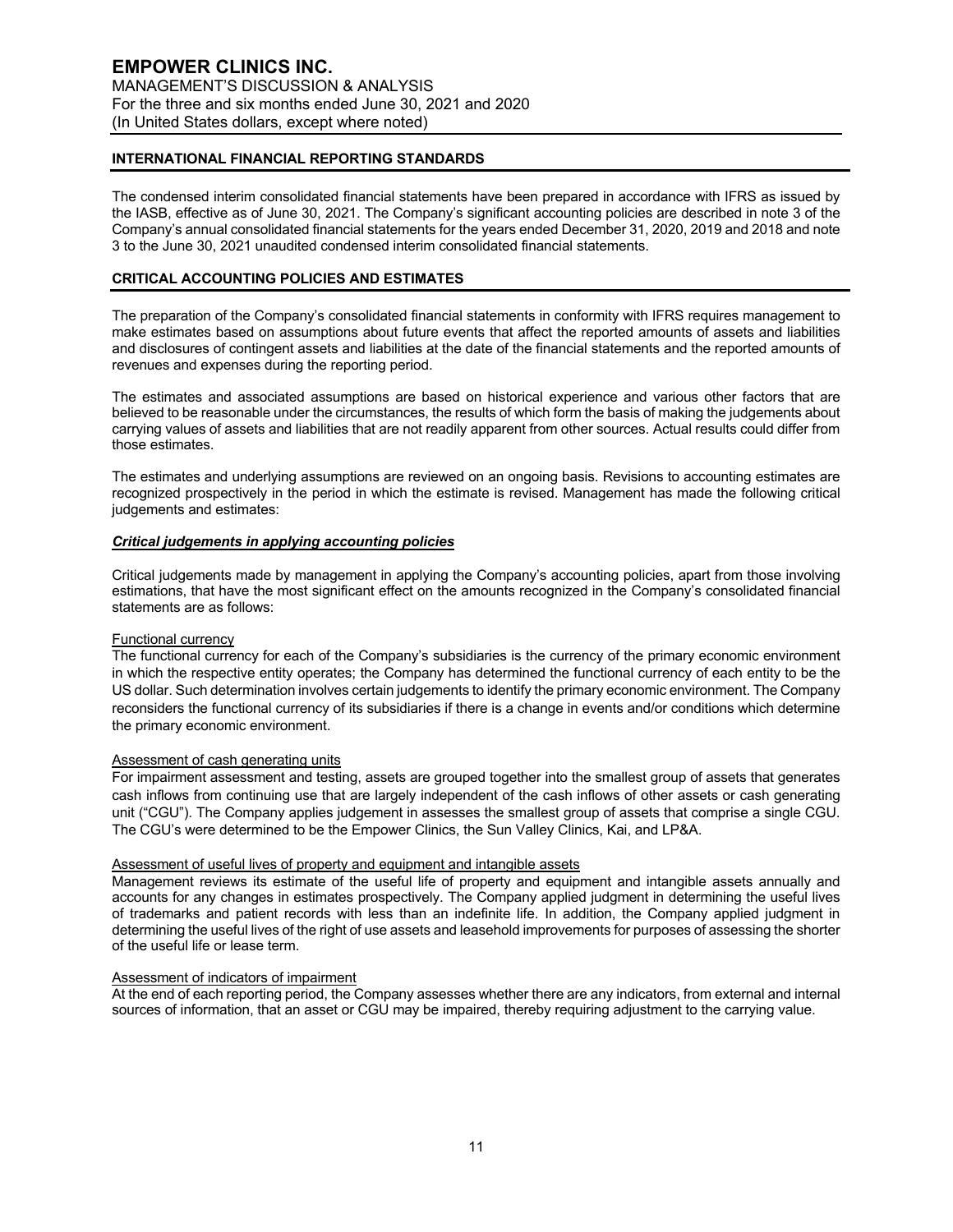## Revenue recognition

#### *a. Determination of performance obligations*

The Company applied judgement to determine if a good or service that is promised to a customer is distinct based on whether the customer can benefit from the good or service on its own or together with other readily available resources and whether the good or service is separately identifiable. Based on these criteria, the Company determined the primary performance obligation relating to its sales contracts is the delivery of the medical services or sale of product, each representing a single performance obligation with consideration allocated accordingly.

## *b. Transfer of control*

Judgement is required to determine when transfer of control occurs relating to the medical services to its customers. Management based its assessment on a number of indicators of control, which include, but are not limited to whether the Company has present right of payment, whether delivery of medical services has occurred and whether the physical possession of the goods, significant risks and rewards and legal title have been transferred to the customer.

## Expected credit losses

In calculating the expected credit loss on financial instruments, management is required to make a number of judgments including the probability of possible outcomes with regards to credit losses, the discount rate to use for time value of money and whether the financial instrument's credit risk has increased significantly since initial recognition.

## Business combinations

Judgment is used in determining whether an acquisition is a business combination or an asset acquisition.

In a business combination, all identifiable assets, liabilities and contingent liabilities acquired are recorded at their fair values, including the total consideration paid by the Company. One of the most significant estimates relates to the determination of the fair value of these assets and liabilities including assessing the fair value of any favourable or unfavorable lease terms. For any intangible asset identified or form of consideration paid by the Company, depending on the type of intangible asset or consideration paid and the complexity of determining its fair value, an independent valuation expert or management may develop the fair value, using appropriate valuation techniques, which are generally based on a forecast of the total expected future net cash flows. The evaluations are linked closely to the assumptions made by management regarding the future performance of the assets concerned and any changes in the discount rate applied.

Additionally, as part of a business combination, all forms of consideration paid (on the date of acquisition or contingent upon achieving certain milestones) are recorded at their fair values, which is a significant estimate. For any form of consideration paid by the Company, depending on the type of consideration paid and the complexity of determining its fair value, an independent valuation expert or management may develop the fair value, using appropriate valuation techniques, which are generally based on a forecast of the total expected future net cash flows. The evaluations are linked closely to the assumptions made by management regarding the future performance of the asset concerned and any changes in the discount rate applied.

## *Key sources of estimation uncertainty*

Significant assumptions about the future and other major sources of estimation uncertainty at the end of the reporting period that may result in a material adjustment to the carrying amounts of the Company's assets and liabilities are as follows:

## Current and deferred taxes

The Company's provision for income taxes is estimated based on the expected annual effective tax rates (and tax laws) that have been enacted or substantively enacted by the end of the reporting period. The current and deferred components of income taxes are estimated based on forecasted movements in temporary differences.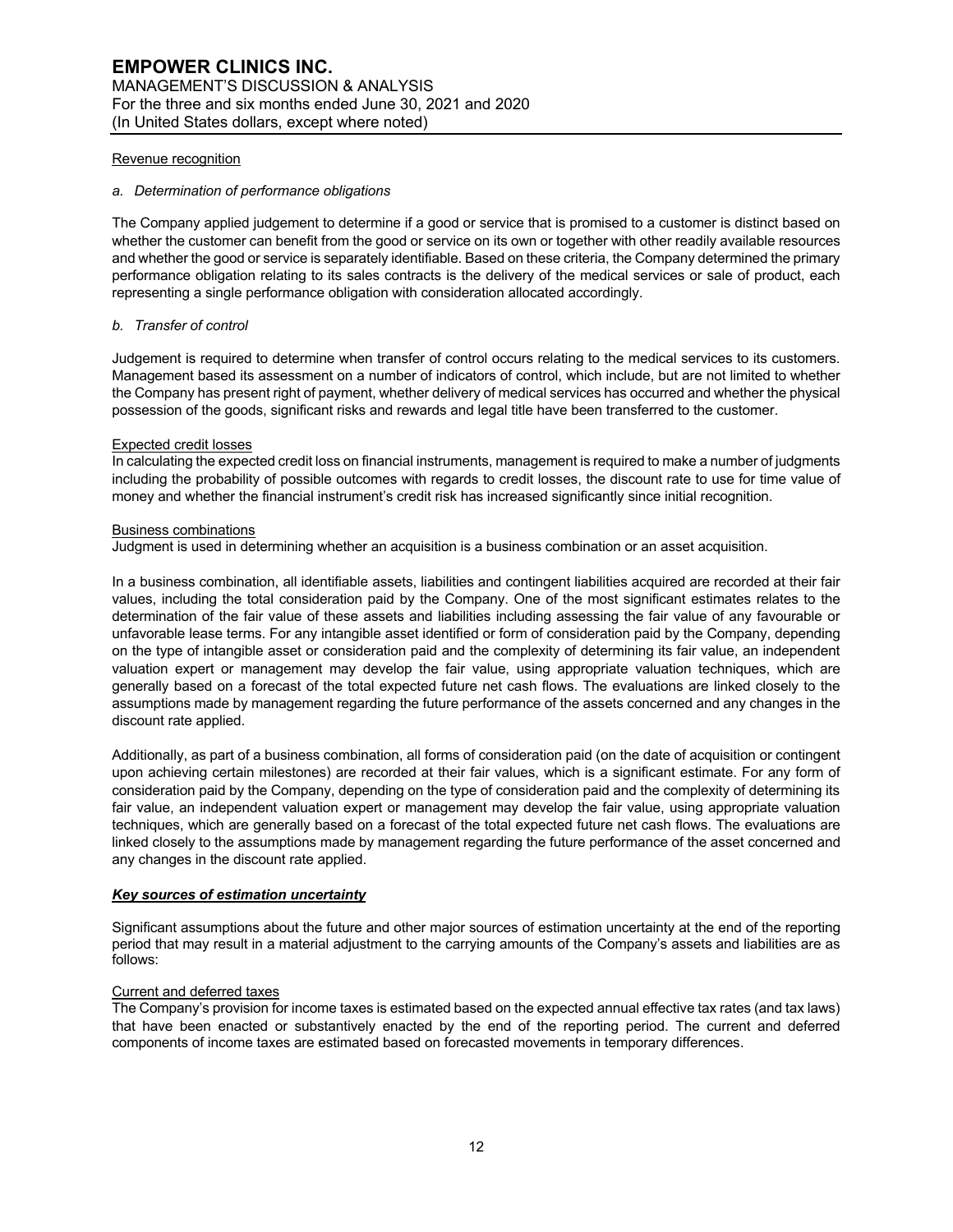Changes to the expected annual effective tax rate and differences between the actual and expected effective tax rate and between actual and forecasted movements in temporary differences will result in adjustments to the Company's provision for income taxes in the period changes are made and/or differences are identified.

In assessing the probability of realizing income tax assets recognized, management makes estimates related to expectations of future taxable income, applicable tax planning opportunities, expected timing of reversals of existing temporary differences and the likelihood that tax positions taken will be sustained upon examination by applicable tax authorities. In making its assessments, management gives additional weight to positive and negative evidence that can be objectively verified. Estimates of future taxable income are based on forecasted cash flows from operations and the application of existing tax laws in each jurisdiction. Forecasted cash flows from operations are based on patient visits, which are internally developed and reviewed by management.

Weight is attached to tax planning opportunities that are within the Company's control and are feasible and implementable without significant obstacles.

The likelihood that tax positions taken will be sustained upon examination by applicable tax authorities is assessed based on individual facts and circumstances of the relevant tax position evaluated in light of all available evidence.

#### Equity-settled share-based payments

Share-based payments are measured at fair value. Options and warrants are measured using the Black-Scholes option pricing model based on estimated fair values of all share-based awards at the date of grant and are expensed to the consolidated statement of loss and comprehensive loss over each award's vesting period. The Black-Scholes option pricing model utilizes subjective assumptions such as expected price volatility and expected life of the option. Changes in these input assumptions can significantly affect the fair value estimate.

#### Warrant liability and conversion feature

Warrant liability and conversion feature are measured at fair value using the Black-Scholes option pricing model based on estimated fair values at the date of grant and revalued at period end to the consolidated statement of loss and comprehensive loss over the life of the instruments. The Black-Scholes option pricing model utilizes subjective assumptions such as expected price volatility and expected life of the option. Changes in these input assumptions can significantly affect the fair value estimate.

# **Contingencies**

Due to the nature of the Company's operations, various legal and tax matters can arise from time to time. In the event that management's estimate of the future resolution of these matters' changes, the Company will recognize the effects of the changes in its consolidated financial statements for the period in which such changes occur.

#### Leases

#### *a. Identifying whether a contract includes a lease*

IFRS 16 applies a control model to the identification of leases, distinguishing between a lease and a service contract on the basis of whether the customer controls the asset. The Company had to apply judgment on certain factors, including whether the supplier has substantive substitution rights, does the Company obtain substantially all of the economic benefits and who has the right to direct the use of that asset.

#### *b. Incremental borrowing rate*

When the Company recognizes a lease, the future lease payments are discounted using the Company's incremental borrowing rate. This significant estimate impacts the carrying amount of the lease liabilities and the interest expense recorded on the consolidated statement of loss and comprehensive loss.

#### *c. Estimate of lease term*

When the Company recognizes a lease, it assesses the lease term based on the conditions of the lease and determines whether it will extend the lease at the end of the lease contract or exercise an early termination option. As it is not reasonably certain that the extension or early termination options will be exercised, the Company determined that the term of its leases are the lesser of original lease term or the life of the leased asset. This significant estimate could affect future results if the Company extends the lease or exercises an early termination option.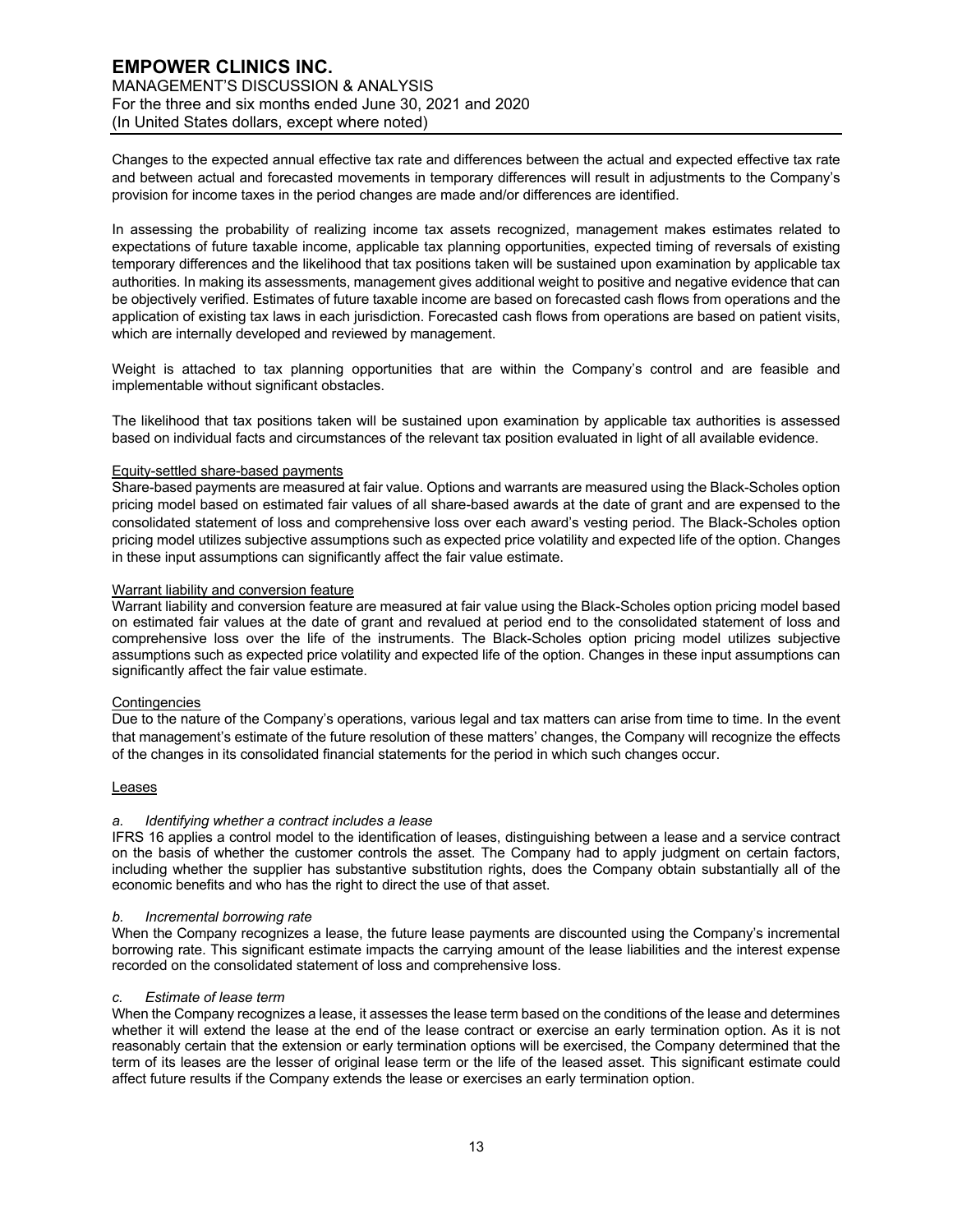## **CHANGES IN ACCOUNTING STANDARDS**

The accounting policies applied in the preparation of the Company's consolidated financial statements for the three and six months ended June 30, 2021 and 2020, are consistent with those applied and disclosed in note 3 to the Company's annual consolidated financial statements for the years ended December 31, 2020, 2019 and 2018.

## **OUTSTANDING SHARE DATA**

The authorized capital of the Company consists of an unlimited number of common shares without par value. The Company had the following securities outstanding as at the date of this MD&A:

| <b>Type of Security</b> | <b>Number Outstanding</b> |
|-------------------------|---------------------------|
| Common Shares           | 338.131.186               |
| Stock Options           | 6.339.459                 |
| Warrants                | 13,309,905                |

#### **RISKS AND UNCERTAINTIES**

For a detailed listing of the risk factors faced by the Company, please refer to the Company's MD&A for the year ended December 31, 2020, 2019 and 2018.

## **FINANCIAL INSTRUMENTS AND OTHER INSTRUMENTS**

The Company's financial instruments consist of cash, accounts payable and accrued liabilities and due to related parties, convertible debt and loans payable. Cash is classified as fair value through profit or loss and recorded at fair value. Accounts payable and accrued liabilities, due to related parties and shareholder's loan are classified as other current liabilities, the fair value of cash, accounts payable and accrued liabilities, and due to related parties are equal to their carrying value due to their short-term maturity. Unless otherwise noted, it is management's opinion that the Company is not exposed to significant interest, currency or credit risks arising from these financial instruments. The fair value of arms-length financial instruments approximates their carrying value due to the relatively short term to maturity.